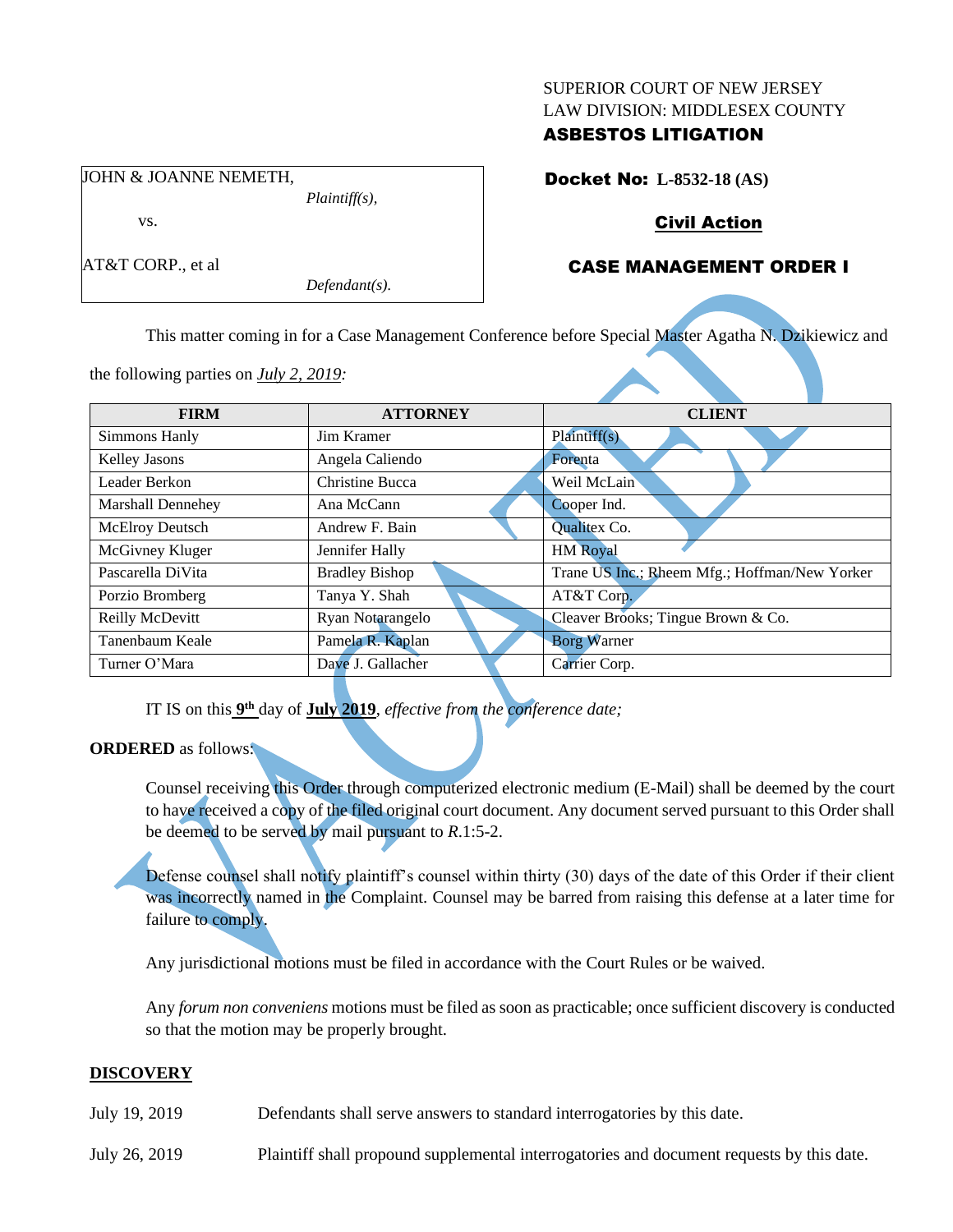| August 30, 2019    | Defendants shall serve answers to supplemental interrogatories and document requests by this<br>date.                                                                                                       |
|--------------------|-------------------------------------------------------------------------------------------------------------------------------------------------------------------------------------------------------------|
| July 26, 2019      | Defendants shall propound supplemental interrogatories and document requests by this date.                                                                                                                  |
| August 30, 2019    | Plaintiff shall serve answers to supplemental interrogatories and document requests by this<br>date.                                                                                                        |
| September 30, 2019 | Fact discovery, including depositions, shall be completed by this date. Plaintiff's counsel shall<br>contact the Special Master within one week of this deadline if all fact discovery is not<br>completed. |
| October 18, 2019   | Depositions of corporate representatives shall be completed by this date.                                                                                                                                   |

#### **EARLY SETTLEMENT**

November 1, 2019 Settlement demands shall be served on all counsel and the Special Master by this date.

December 19, 2019 @ 10:00am Early settlement conference.

### **MEDICAL EXPERT REPORT**

| October 18, 2019 | Plaintiff shall serve medical expert reports by this date.                                                                                                                                         |
|------------------|----------------------------------------------------------------------------------------------------------------------------------------------------------------------------------------------------|
| October 18, 2019 | Upon request by defense counsel, plaintiff is to arrange for the transfer of pathology specimens                                                                                                   |
|                  | and x-rays, if any, by this date.                                                                                                                                                                  |
| January 10, 2020 | Defendants shall identify its medical experts and serve medical reports, if any, by this date. In<br>addition, defendants shall notify plaintiff's counsel (as well as all counsel of record) of a |
|                  | joinder in an expert medical defense by this date.                                                                                                                                                 |

## **LIABILITY EXPERT REPORT**

October 18, 2019 Plaintiff shall identify its liability experts and serve liability expert reports by this date or waive any opportunity to rely on liability expert testimony.

January 10, 2020 Defendants shall identify its liability experts and serve liability expert reports, if any, by this date or waive any opportunity to rely on liability expert testimony.

# **SUMMARY JUDGMENT MOTION PRACTICE**

- October 11, 2019 Plaintiff's counsel shall advise, in writing, of intent not to oppose motions by this date.
- October 25, 2019 Summary judgment motions shall be filed no later than this date.
- November 22, 2019 Last return date for summary judgment motions.

#### **EXPERT DEPOSITIONS**

February 7, 2020 Expert depositions shall be completed by this date. To the extent that plaintiff and defendant generic experts have been deposed before, the parties seeking that deposition in this case must file an application before the Special Master and demonstrate the necessity for that deposition.

 $\_$  , and the set of the set of the set of the set of the set of the set of the set of the set of the set of the set of the set of the set of the set of the set of the set of the set of the set of the set of the set of th